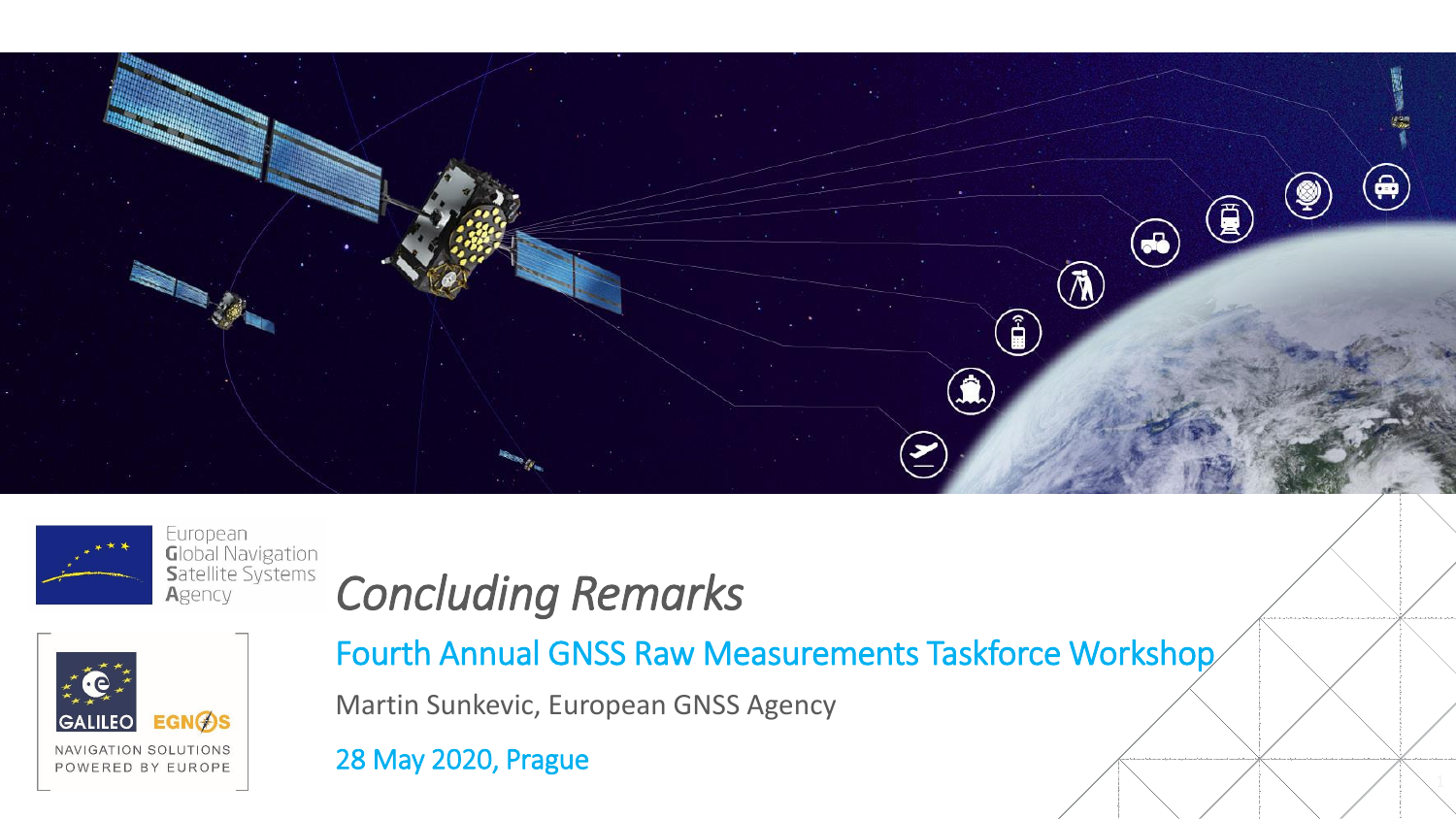# Signal-In-Space Accuracy (SISA) consultation



- Three questions on usage of SISA and SIS status flags contained within the navigation messages to be provided after the workshop **via email**
- Replies expected by the end of next week, i.e. **Friday 5 of June**

*1. Do your solutions/receivers use the SIS flags as the mean for determining the SIS status of satellite according to Table 7 in Galileo OS SDD Is.1.0 2016?*

*2. In case you use SISA, do you use it for other purposes different than checking SISA Index=255, that is SISA=NAPA to assess the SIS health status?*

*3. In case the definition of the SISA value would be modified, in order to support ARAIM as a User Range Accuracy parameter, would it impact your receiver or application? If so, which impact?*

| <b>SISA INDEX</b> | <b>SISA VALUE</b>                       |
|-------------------|-----------------------------------------|
| 255               | No Accuracy Prediction Available (NAPA) |
| 0 254             | Not NAPA                                |

Table 5. SISA Index values relevant to the assessment of the SIS Status

| <b>SISA Index</b> | <b>SISA Value</b>                       |
|-------------------|-----------------------------------------|
| 0.49              | Ocm to 49cm with 1cm resolution         |
| $50 - 74$         | 50cm to 0.98m with 2cm resolution       |
| 75 99             | 1m to 2m with 4cm resolution            |
| 100 125           | 2m to 6m with 16cm resolution           |
| 126 254           | Spare                                   |
| 255               | No Accuracy Prediction Available (NAPA) |
|                   | Table 76. SISA Index Values             |
|                   |                                         |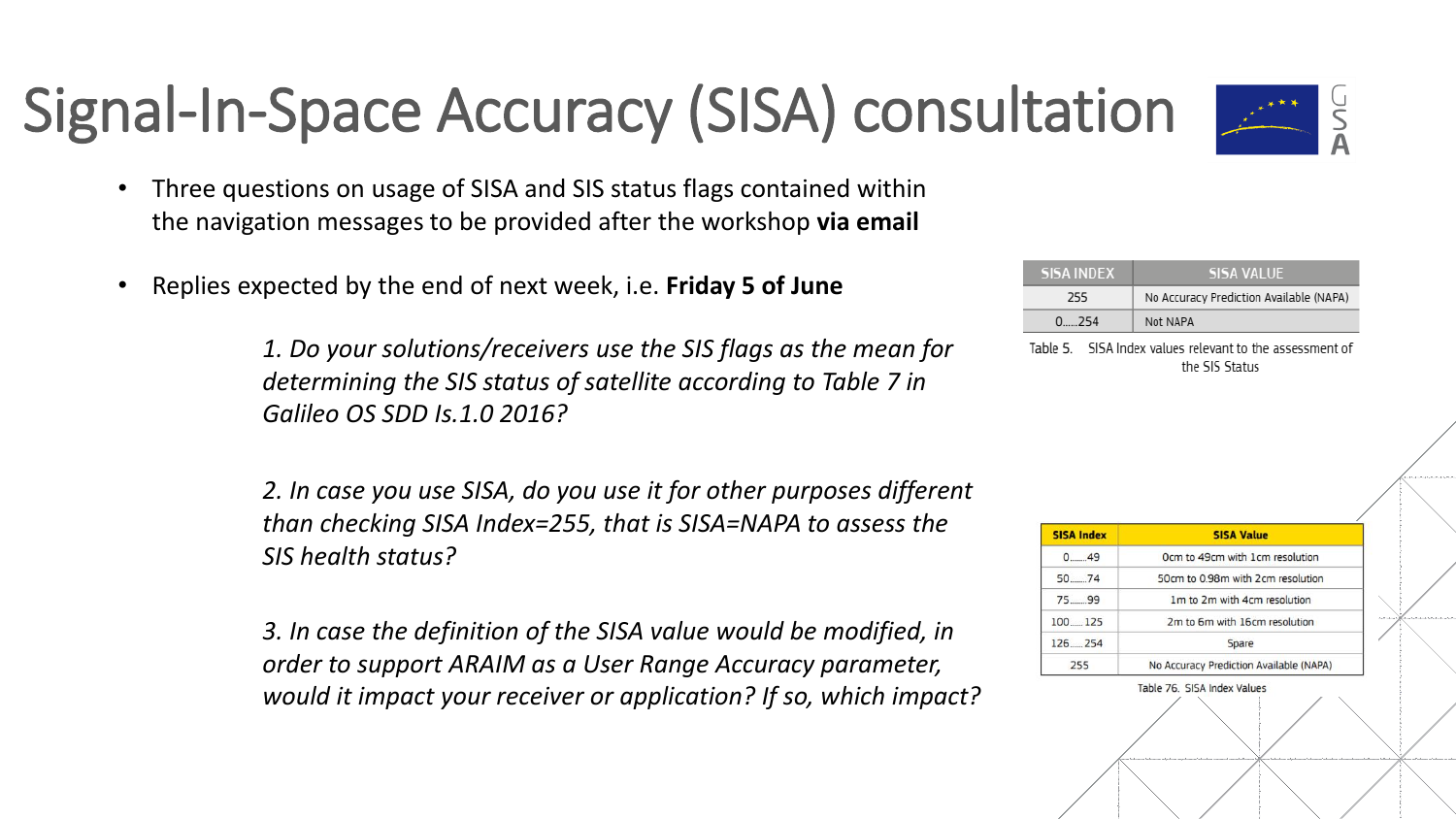### The measurements database: datalogs and other relevant documents



The database is accessible through Google docs at: [https://docs.google.com/spreadsheets/d/1Li4aKf43eJipZGwe](https://docs.google.com/spreadsheets/d/1Li4aKf43eJipZGweWpEIRHaRgj4tSacZ9WNuPHObt88/copy) WpEIRHaRgj4tSacZ9WNuPHObt88/copy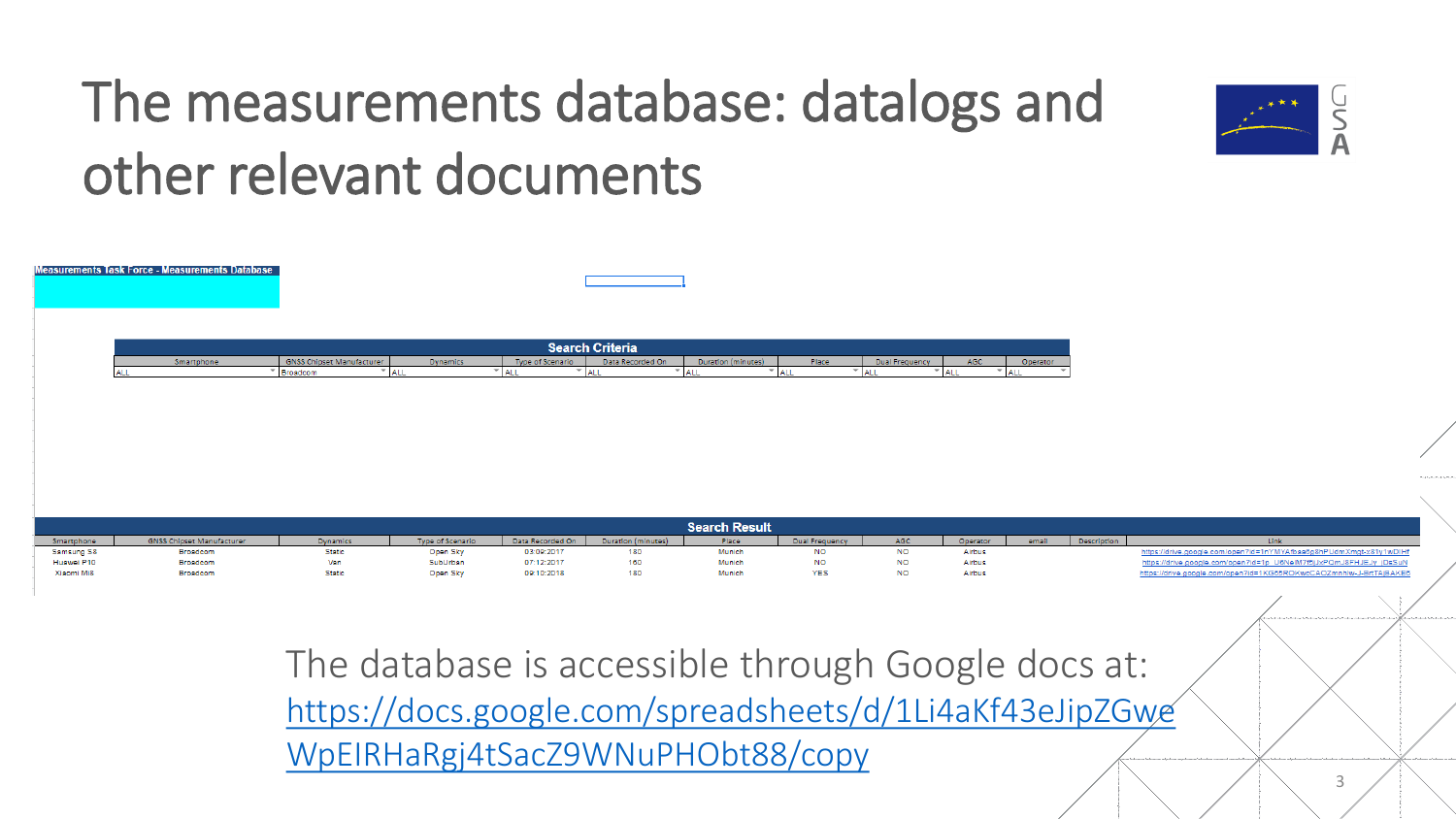### Feedback more than welcome!

- Any feedback on the workshop format, length, topics…
- Any suggestions on what the task force could do..

via email to: martin.sunkevic@gsa.europa.eu

#### **Big thank to all presenters!**





4